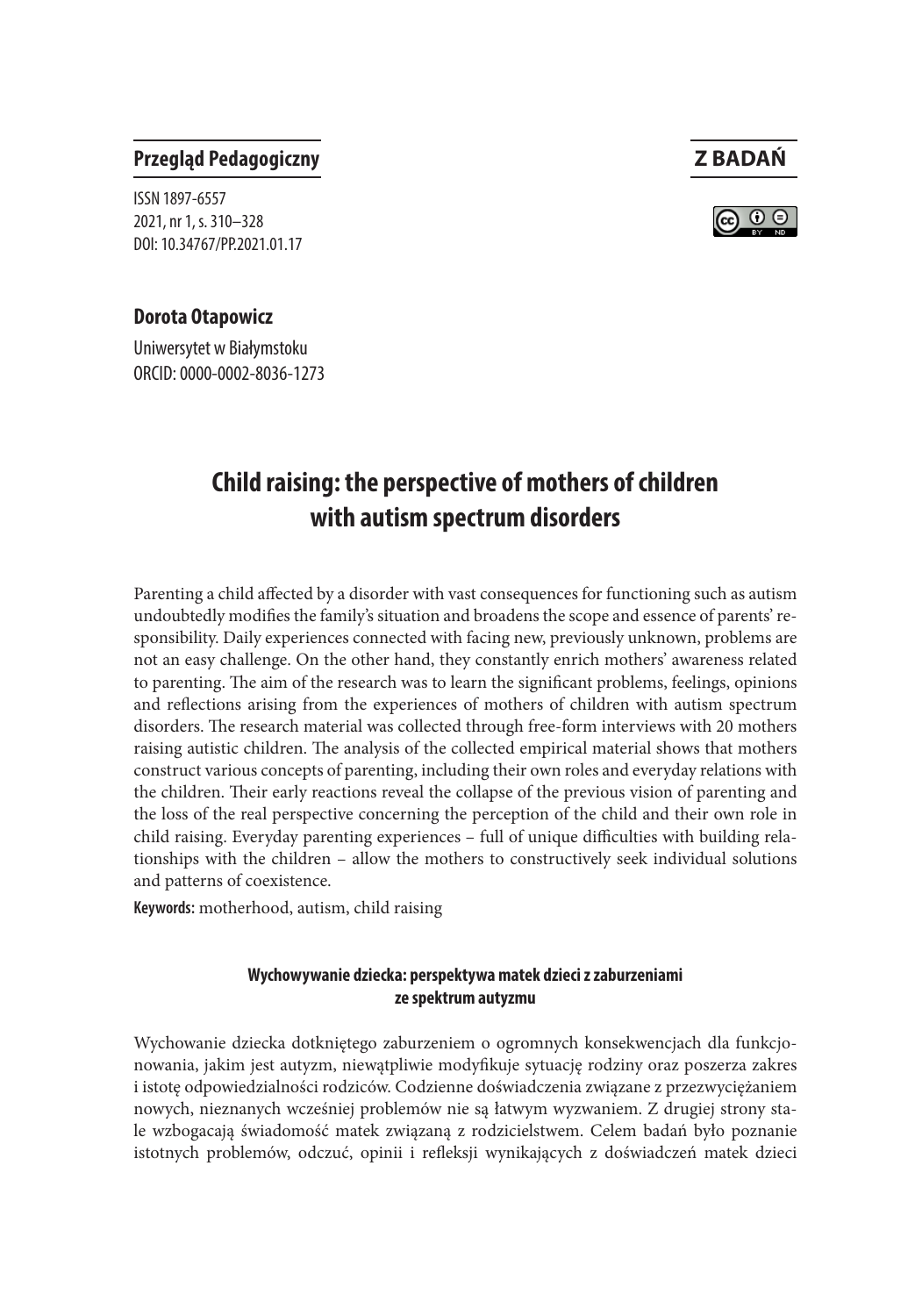z zaburzeniami ze spektrum autyzmu. Materiał badawczy został zebrany poprzez swobodne wywiady z 20 matkami wychowującymi dzieci z autyzmem. Analiza zebranego materiału empirycznego pokazuje, że matki konstruują różne koncepcje rodzicielstwa, w tym własne role i codzienne relacje z dziećmi. Ich wczesne reakcje ujawniają załamanie dotychczasowej wizji rodzicielstwa i utratę rzeczywistej perspektywy postrzegania dziecka i jego własnej roli w wychowaniu dziecka. Codzienne doświadczenia rodzicielskie – pełne wyjątkowych trudności w budowaniu relacji z dziećmi – pozwalają matkom na konstruktywne poszukiwanie indywidualnych rozwiązań i wzorców współżycia.

**Słowa kluczowe:** macierzyństwo, autyzm, wychowanie dzieci

#### **Introduction**

Parenting a child affected by a disorder with vast consequences for functioning such as autism undoubtedly modifies the family's situation and broadens the scope and essence of parents' responsibility. As pointed out by Ewa Pisula (2012, p. 8), abnormalities in development of an autistic child are the source of great emotional (and often also physical) burden for the parents, connected with the need to face many responsibilities unknown to caregivers of children who develop normally.

Parents are naturally responsible for raising the child, for their development, satisfying their needs and preparing them to living independently. Usually, the main burden of raising the child is on the mother.

#### **Parents' distress resulting from raising an autistic child**

Parents, especially mothers, caring for autistic children suffer considerable stress, which is much greater than that experienced by parents of children with other developmental disorders (Pisula & Noińska, 2011, p. 53).

In the concept by Antonina Gurycka, parents' distress resulting from child raising occurs when the planned goals cannot be achieved. The author defines such a situation as the parents' internal sense of having to deal with educational difficulties (Gurycka, 1990). They can approach these difficulties in different ways. Even the statement that the child is problematic reveals the unsatisfactory relationship between the parent and the child, as well as the impossibility to modify the child's behaviors (Szymańska & Aranowska, 2016, p. 21). Clinical descriptions of autism promote the image of a child whose atypical behaviors and reactions are a serious educational and therapeutic problem. In the situation of the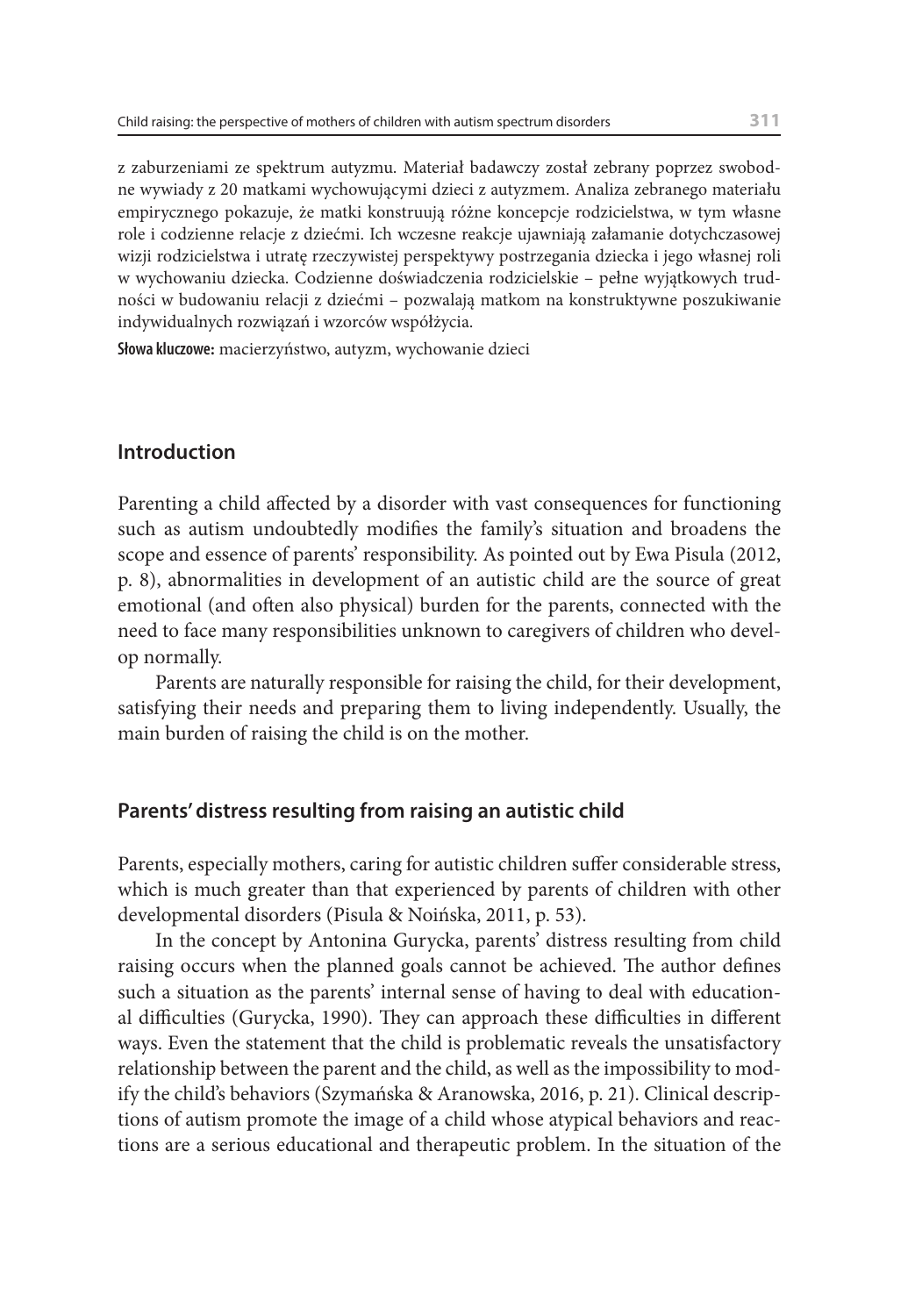lack of sufficient knowledge of the causes and possible treatments of the disorder the very diagnosis of autism definitely causes anxiety and expectation of educational difficulties. Autism is also socially perceived as a particularly troublesome and incomprehensible disorder, causing fear and the sense of being incompetent to help people who suffer from it. In some parents, it results in negative thinking about the child's future and the possibility to carry out parenting responsibilities, as well as the feelings of helplessness and confusion (Pawluk-Skrzypek & Olszewska, 2015, p. 156). In this concept, even the beliefs concerning autism may pose a problem based on the assumptions that parents' interventions as part of their parenting process will be ineffective.

If the child's undesirable behaviors do not change as a result of the interventions, parents tend to attribute their educational failures to external factors, often to the child themselves, considering them to be the person with the dominant influence on the relationship. Consequently, the sense of lower parenting influence leads to increased aggression toward the child and lower sense of parental competence, and thus, to the negative image of the child. Being unable to achieve the educational objective, parents experience distress, which may result in the formation of a negative representation of the child (Szymańska & Aranowska, 2016, p. 156). Even early symptoms of autism in the form of preference for solitude, ignoring and lack of interest in physical contact with the mother or ostentatiously pushing her away are hard to accept for mothers (Winczura, 2019, p. 219). Parents especially worry about problems with establishing communication with the child, which are connected with disorders in the sphere of verbal and non-verbal communication. The messages sent by the child are unclear and hard to understand, and the messages sent by the mother are ignored and ineffective. Establishing a relationship with the child is difficult both due to the significant delay in speech development and to considerable problems with understanding what is expected of them (Pisula, 2005, p. 132). In addition, due to repeated behaviors and the need of routine, they are highly attached to rituals and observing a fixed schedule and ways of doing things. Schematic functioning is also reflected in atypical interests. Their range is very restricted and they are extremely intense and absorbing (Pisula, 2010, p. 54).

The above-mentioned characteristics of children with autism mean that parents need to accept a great challenge to establish contact with the child, participate in their socialization, development of basic skills, and overcoming behaviors that make their everyday functioning difficult. Negative experiences and parents' stress are combined with positive experiences connected with care for the child. One important fact is the very perception of parenting experiences, because positive attitudes may serve as a coping strategy and contribute to reducing distress connected with the child's developmental disorders (Pisula & Noińska, 2011, p. 78).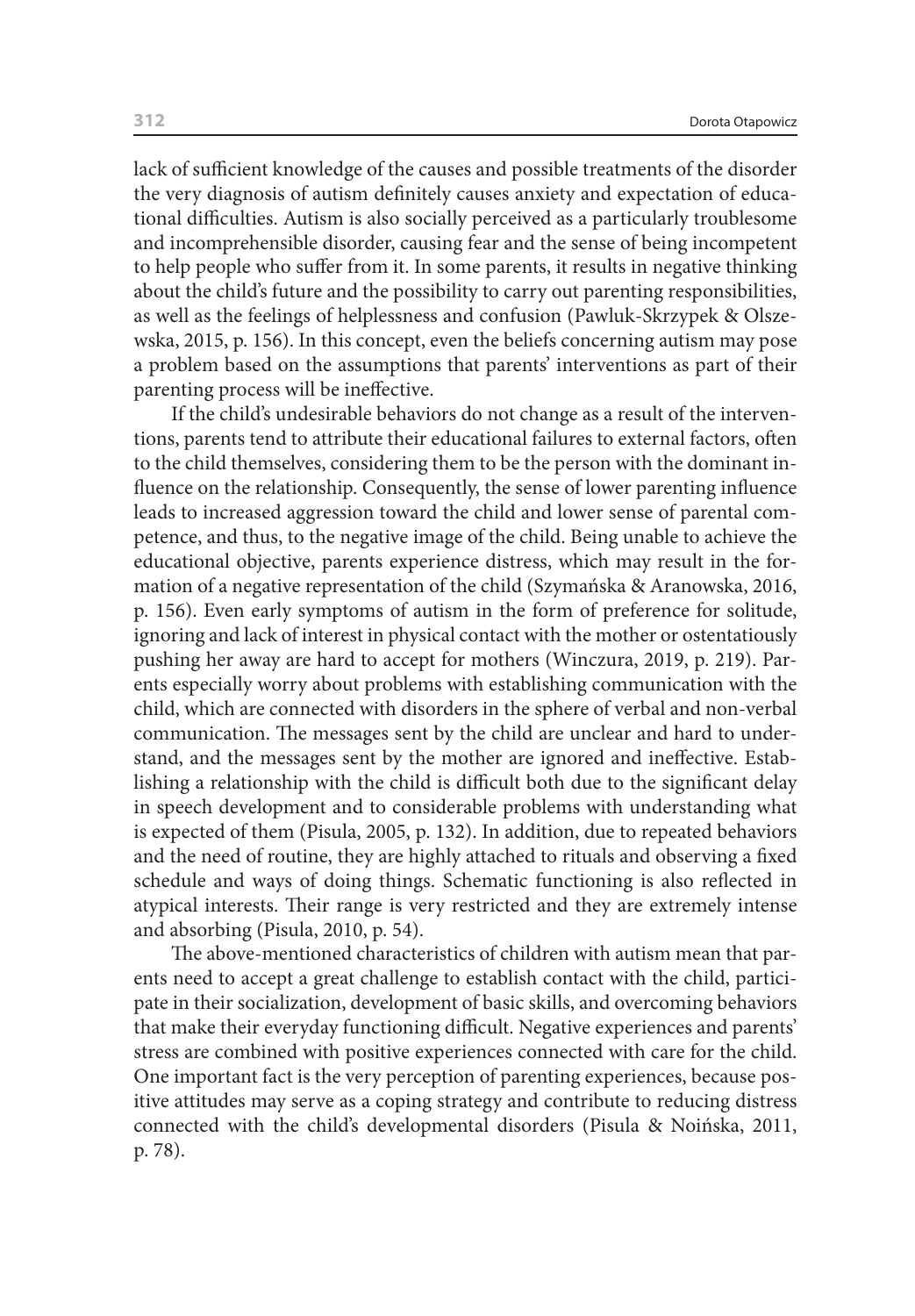As pointed out by Pisula (2005, p. 132), it is also important for parents to be good observers of their children. Then, they can see the significant symptoms of autism but they do not perceive their children as the source of problems, trying to interpret and explain them and making a distinction between the disorder and the child. This way, it is not the child that is considered the cause of parents' failures but the disorders resulting from autism, with which they are not always able to deal effectively.

Still another way of explaining educational difficulties experienced by parents assumes that the difficulty results from parents' expectations concerning the course of educational interaction. A parent who expects difficulties behaves in a way that actually evokes the child's reactions which confirm those expectations. This pattern repeats until the parent develops the representation of a problematic child (Szymańska & Aranowska, 2016, p. 22). Undoubtedly, mothers of children with autism, not having any ready patterns of behavior regarding their children, try various methods and ways of communicating with them, resorting to more or less constructive educational interventions. However, the effects of educational interventions are not immediate, and in the case of autistic children, they may even seem beyond reach.

In accordance with the theory of parents' emotional adaptation to the child's disease, the achievement of emotional stabilization and constructive adaptation to the child's disability is preceded by the phase of shock followed by emotional crisis and superficial adaptation. This process may be more or less turbulent. The intensity of parents' feelings may also vary. However, the achievement of the ability to cope with problems in mental and practical terms is significant both for the parents' and the child's benefit (Szafrańska, 2015, p. 38).

# **Traditional and contemporary approaches to disability and child raising**

The traditional model of parenting was based on carrying out the plan determined by the caregiver, who openly showed the child what to do and expected them to imitate their actions and meet their requirements. Their task was to introduce the child into the world of culture, ensure the conditions for learning necessary models of behavior, some social roles and functions, and develop in them the proper traits and moral beliefs (Smetański, 2011, p. 179). Therefore, expectations of the mothers of autistic children included the kind of parenting that would make the children learn the patterns of behavior displayed by neurotypical children. If the child failed to meet the expectations typical of their age, the mother was blamed for that, because she was fully responsible for the child's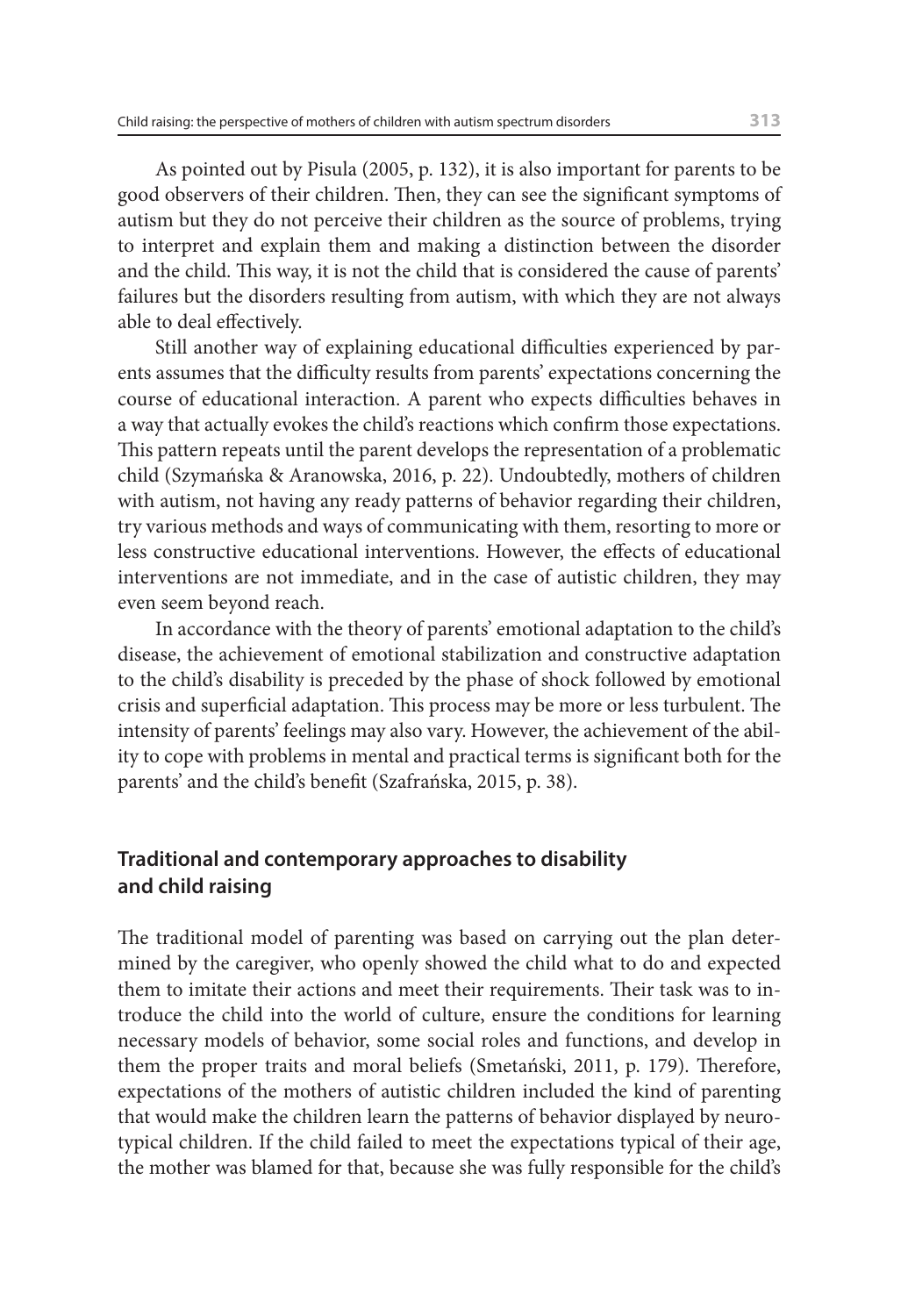life, development, health, intelligence, behavior etc. (Titkow, Duch-Krzystoszek & Budrowska, 2004, p. 26).

This attitude corresponds to the medical model of disability and approach to supporting the child's development, focused on their deficits and disorders. The child was attributed the role of the patient, and the mother had to accept the fact that the child would never get better "on their own" and needed professional assistance. The aim of assistance activities should be the desired changes in their individual characteristics (Twardowski, 2018, pp. 99–101). Parents were the continuers of the therapy introduced by specialists (Twardowski, 2012, p. 9).

Currently, the essence of education as a factor of personality development is perceived differently: the main task is not to direct the process of its formation but to promote and help develop it. The first task of the caregiver is to establish contact with the child based on mutual respect, trust and love. Then, they should get into the child's internal world, determine their needs and abilities, find out their capabilities, understand the current interests and motivations, and learn what life problems worry the child (Smetański, 2011, p. 181).

The optimum educational environment promotes the development of the child's faith in their power and the sense of subjectivity, i.e., the feeling that they have an influence on what happens around them and the conviction that others take their opinions into consideration. This kind of education can be called subjective, open to the child's needs, at the same time preparing them to independently satisfy their personal needs and respect the social norms and regulations (Brzezińska, 2009, pp. 40-43).

Nowadays, the approach to disability issues has also changed. The idea of normalization is a kind of guide setting the proper humanistic direction for all who are present in the life of a person with disability (Głodkowska, 2014, p. 101). First of all, it stresses the need to unconditionally respect the dignity of all humans, including children with disabilities, display respect and ensure the proper conditions for maximally normal life. We no longer want to concentrate on limitations in the child's development; instead, we want to reinforce their strong points and ensure support for their personal development. A lot of importance is attached to the child's relations with their family members as the foundation of the bond conditioning the course of the child's later social relations. Subjective treatment of the child is regarded as both the objective and a way of specialist intervention. In the subjective situation, the child in a way is expected to engage in self-rehabilitation as much as possible. People present in their environment observe, listen and react to important signals sent by the child that reveal their needs, expectations, worries or anxieties. This allows the child to experience their own agency, independence and autonomy (Głodkowska, 2017, p. 46).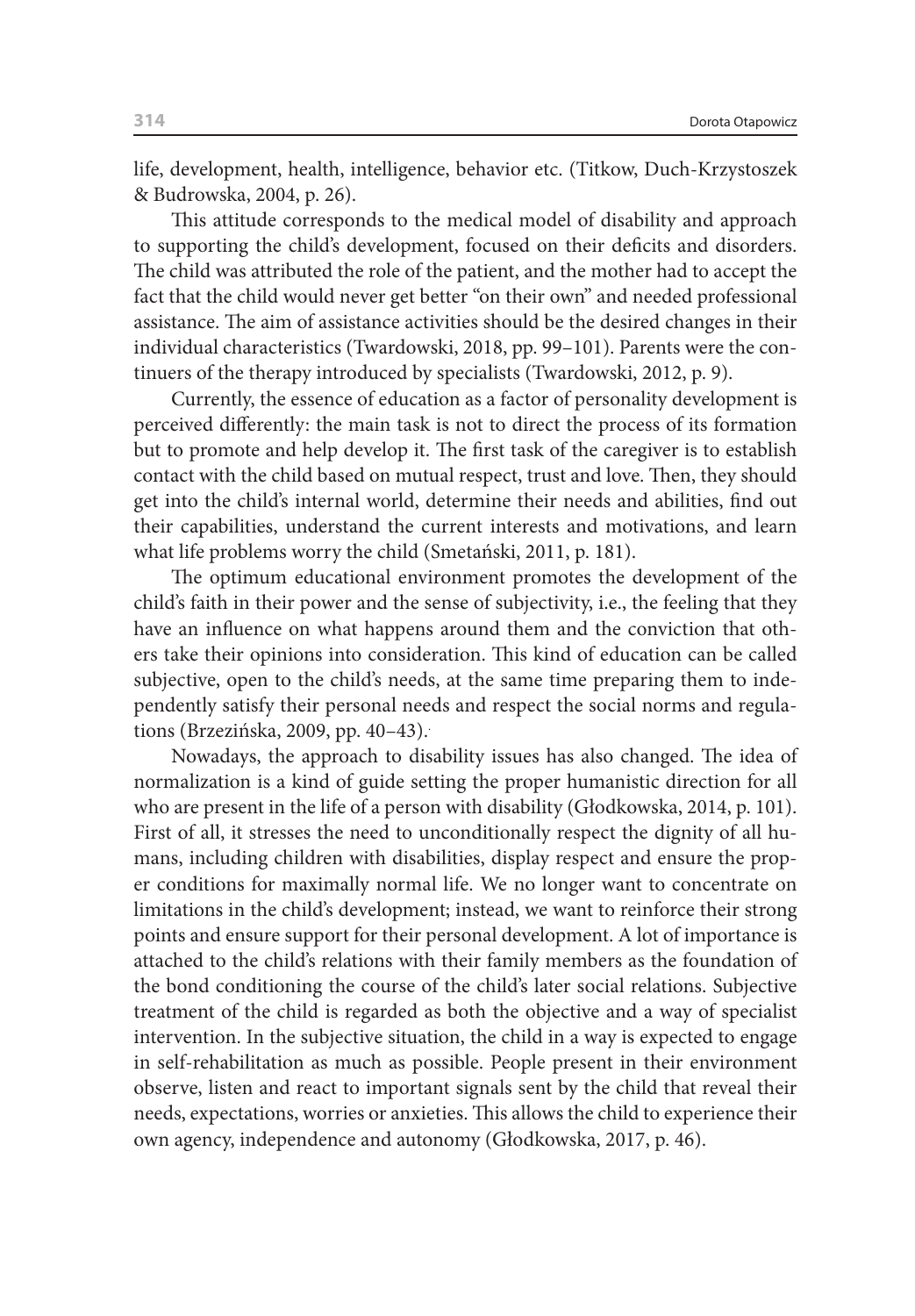The challenges accepted by the mother of an autistic child are analogous to the challenges faced by a young child, because just like the child, the woman is learning something completely new, even if she has prepared to the role of a mother before. First, the mother learns to accept her role and establishes a close relationship with the child. Success in these two tasks allows her further growth, until the woman becomes a mature mother (Mądry, 2012, p. 10). Carrying out the role of a mother of an autistic child is a difficult task. The woman's life changes dramatically and the parenting activities do not always provide sufficient satisfaction. However, different studies show that many mothers can see some positive changes in themselves: the child teaches them empathy, tolerance, understanding and patience, increasing their resources of love and humility (Park, 2003, p. 47).

### **Research assumptions**

The object of research prepared on the basis of the qualitative strategy was the experiences of women as persons finding themselves in the situation of facing unexpected, difficult challenges connected with raising autistic children. The goal of the research was to learn the difficulties connected with raising autistic children from the perspective of their mothers' experiences and subjective feelings and reflections. The following study questions were formulated:

How does the oddity of the autistic child's development change the perspective of raising the child?

How do mothers construct their own vision of raising children with autism? The research material was collected through free-form interviews with 20 mothers raising autistic children. Each mother had many years of experience, because their children were 8 to 22 years old and were diagnosed with autism spectrum disorders. The interviewed mothers were between 31 and 51 years old.

# **Perceiving the child in the light of their autism and the tragedy of parenting**

When confronted with their children being diagnosed with autism, mothers usually do not have the reliable knowledge or experience connected with the developmental disorder they are facing. Actually, most interviewed mothers did not have any knowledge or experiences related to with autism. Autism was only an obscure term, a label given to their children. Those who had some ideas of autism admitted that they were very general and unclear. Even the women who had previous experiences connected with the presence of autistic children in their fam-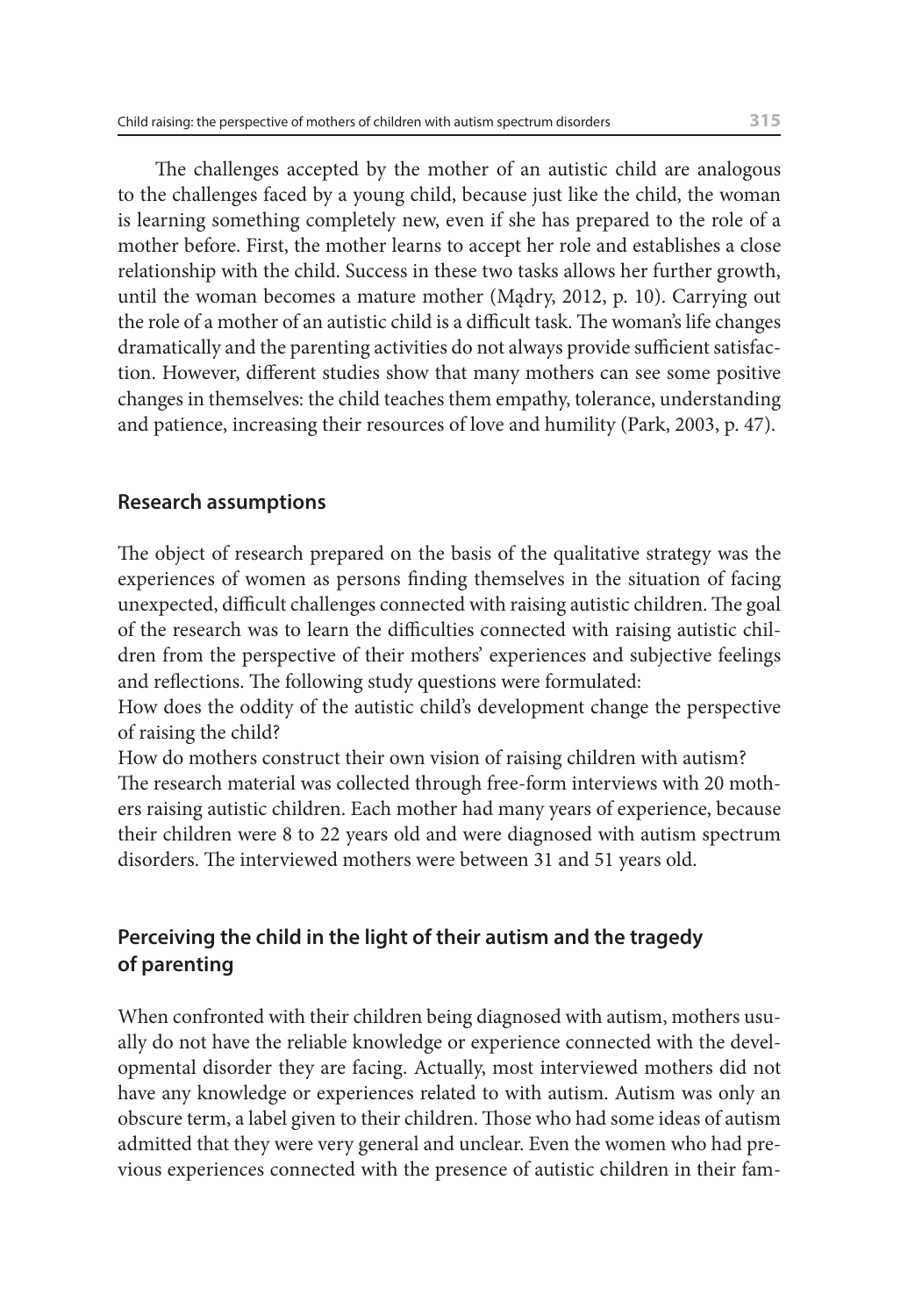ilies or some knowledge acquires as part of pedagogical studies felt completely unprepared to this kind of motherhood in practical terms. The child's behaviors were incomprehensible, seemed to be beyond control, causing fear and the sense of helplessness. Not knowing the nature of the child's disorders and the methods of raising the child, just like anything that is unknown and considered a threat, causes a lot of distress.

In the community there is a widespread perception of disability arising from the individual (medical) paradigm, concentrated on the biological / medical dimension. From such a perspective, disability is considered as an individual (psychosomatic) problem, understood merely as individual limitation of physical, sensory or mental abilities (Barnes & Mecer, 2008). Therefore, limitations resulting from the diagnosis of autism come to the fore, and as a result, the child is treated as unable to do things healthy children do. All this is important, because the socially shared ideas of autism significantly influence the children's behaviors and differences in development that mothers notice after their children are diagnosed with autism spectrum disorders.

The interviewed mothers' utterances reveal that as a result of the diagnosis, all their ideas concerning the upbringing of their children are related to developmental disorders and typical symptoms of autism and a permanent, unchangeable condition.

Autism is the starting point for evaluating the possibility of raising the child *(Autism is a barrier in raising the kid).* Generalizations, by definition arising from the symptoms attributed to autism, also include a generalized image of ideas with a wide spectrum of educational difficulties *(Autism means avoiding social contacts, withdrawal from the social life, and the lack of establishing satisfactory emotional relationships. All this causes huge problems with raising the child).* This perspective clearly contributes to anxiety, fear of the future, and first of all, causes the sense of self-doubt and lack of faith in one's motherly intuition and disinterested love *(Autism is distorted general development, lack of speech, lack of love and attachment to me as the mother. The child wants to love me but cannot, and I'm not sure if I'm able to raise the child).*

The mother develops the image of the child as devoid of feelings, affection and the ability to express them, and unable to establish a relationship with their mother. All that each mother desires the most, i.e., the expression of love and affection, seems to be completely beyond reach. The child's attachment is important for the mother because it is a bilateral relationship from which both the child and the adult derive the sense of security and greater self-confidence as a result of the closeness and accessibility of the person they are attached to. Hence, the belief in inability to establish close relationships with the child creates the image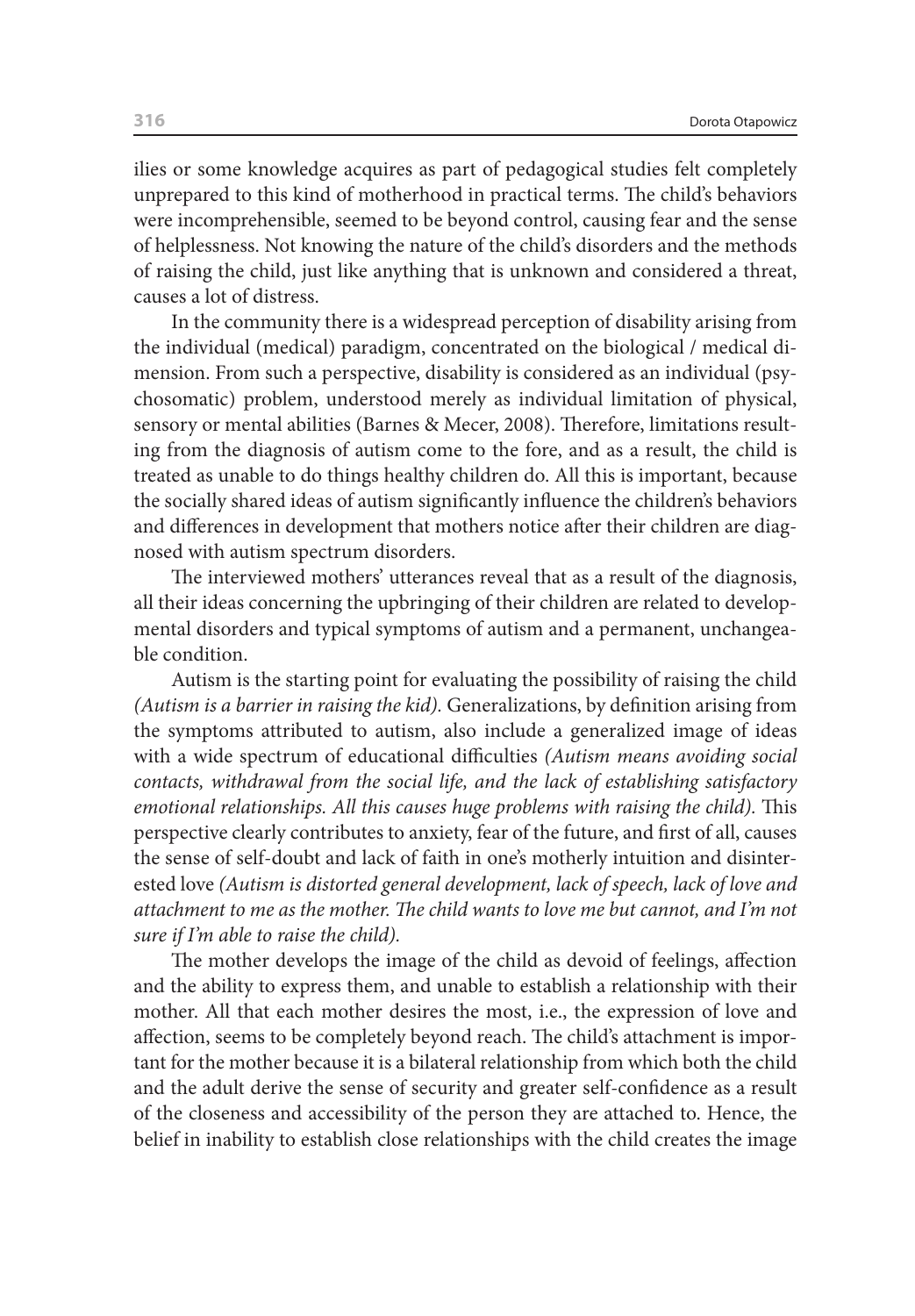of an inaccessible child, which deprives them of self-confidence related to the possibility of performing her parenting tasks.

Mothers' despair is strengthened by perceiving autism as an incurable disease involving the child's lifelong suffering *(I was devastated, I cried a lot. I was afraid my child was ill and would never get well).*

Thus, the task of raising a child with autism means continuous struggle with their disorders. Mothers' descriptions of problems with raising the child are full of remarks about the disorder's symptoms *(I'm often distressed by his lack of emotional attachment to me. I feel he doesn't love me, because he doesn't express any positive feelings toward me. He also has difficulty speaking, so I don't understand what he wants from me).*

The mothers suffer from the sense of incompetence, confusion, anxiety and helplessness, or even doubt the natural bond between a mother and a child. It is so because they can see a number of problems they need to cope with although they lack the necessary preparation, knowledge and experience *(I often don't know what my daughter means. Her eyes are full of tears, and yet I can't help her. This helplessness is horrible).*

Mothers' belief in unavoidable difficulties connected with raising the child mostly results from their own ideas on autism. The analysis of the collected material shows that autism is perceived as a disorder that determines the child's development, omnipresent, permeating all spheres of their development. What is especially important is the fact they develop conviction of their own incompetence to deal with the child, and any models of education they have had so far seem to be inadequate and useless. The dominant belief is that raising an autistic child means educational difficulties they will not be able to cope with.

Stereotypes functioning in the community and parents' insufficient knowledge on how to deal to the child may lead to their reduced self-esteem and prevent them from effective coping with difficult circumstances, emotions and stress (Twardowski, 2018, p. 101).

They feel guilty because they cannot change the child's behavior, do not know how to help them, and simply because they have children with autism. The multi-factor etiology of autism allows to seek the alleged factors which might have led to its development *(I analyzed whether my diet was proper during the pregnancy, whether I didn't take any dangerous drugs, whether there was no oxygen deficiency during the delivery and whether similar disorders had not been found in the family before).*

They think about the period of pregnancy, trying to decide what they did, what they neglected, and what they did wrong *(I thought I didn't care about myself properly, I went to a wrong doctor, I didn't take the necessary supplements. / I was in my fourth year of university course when my daughter was born. I didn't take*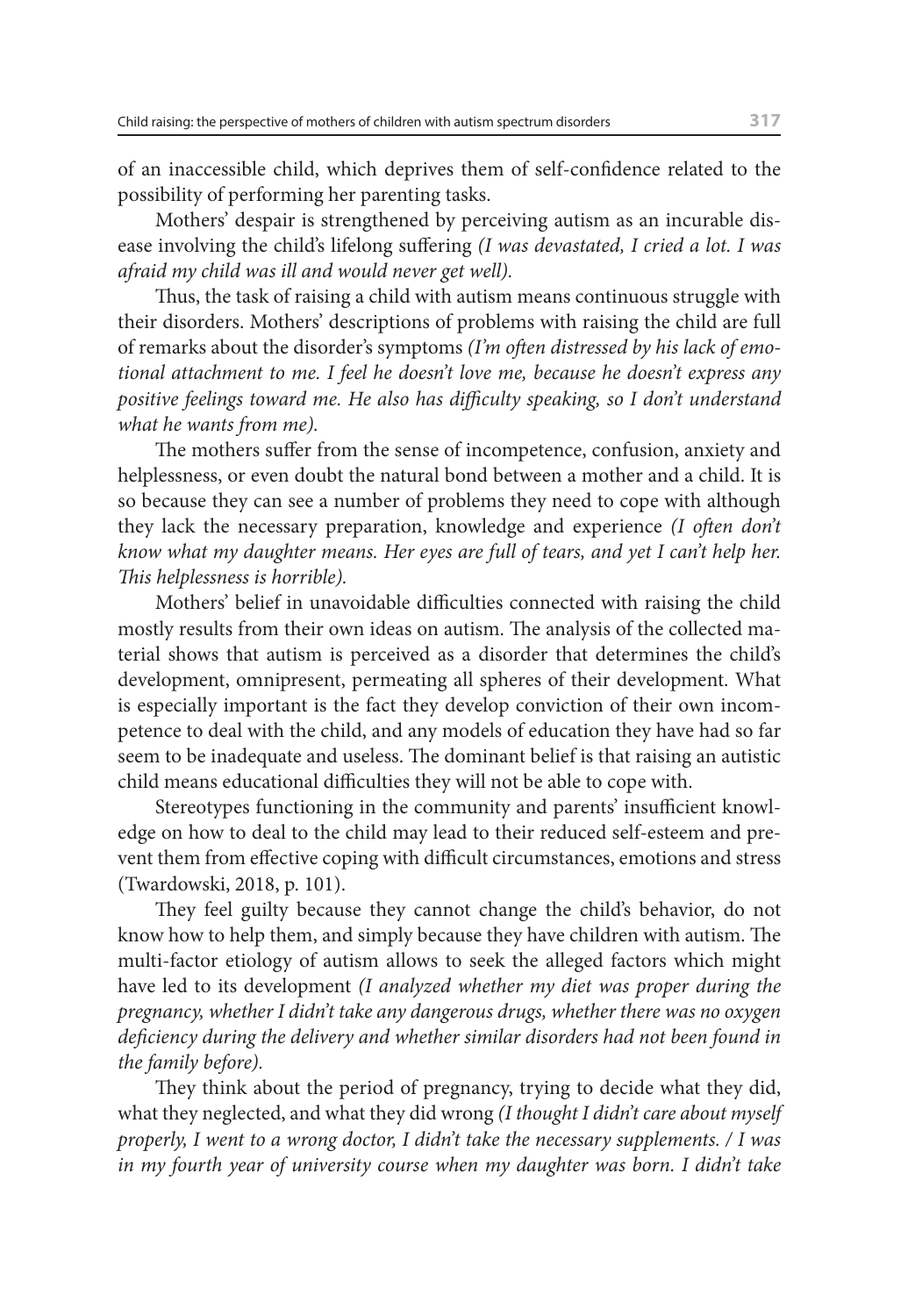*enough care when I was pregnant, I would attend all classes and go to the swimming pool, so I strained myself).*

The perspective of raising an autistic child appears as a punishment they deserve, a tragic event affecting the entire family. *(I thought it was the worst that could have happened. My world collapsed. I felt a huge sense of injustice; I wondered why it happened to my family).*

It was hard to accept the fact that the child would develop differently. *(Before I* accepted the thought that my child was ill, I experienced a number of extreme *emotions, from grief, the sense of being harmed, fear and anxiety, through a kind of internal peace, up to complete fading of negative emotions. I'm still angry with my lot, but I no longer feel that generalized anger).*

In face of autism disorders, the traditional concept of parenting based on exerting influence on the child and forming their character and mind appears an impossible and infeasible task. The child's behaviors seem particularly difficult, beyond the mother's control, regardless of what she tries to do and how she reacts to them. *(I was devastated with my child's behavior and helpless, because I couldn't control and help him. It was especially difficult for me, because I didn't have any experience with raising children. He is my first child).* Therefore, they have the sense of incompetence and lack of parenting experience. *(I couldn't do anything. He didn't understand what I was telling him and wasn't listening to me. I could only protect him so that he would not harm himself).*

Thus, mothers face the infeasibility of tasks connected with changing the child's traits and the burden of social expectations attributed to mothers. This situation causes parents' serious stress as a result of impossibility to plan and achieve educational goals due to the child's characteristics dominated by a wide spectrum of limitations resulting from autism. The tragedy of parenting is that all previous assumptions, ideas or models that mothers have in mind cannot be used with reference to the child. Not having any concept of how to raise their children, mothers feel helpless, powerless and lost. Many of them, as their utterances prove, are in deep despair combined with the sense of failure to fulfil their role regarding the children.

#### **Therapy in raising children with autism**

The first direction of activity, also of the mothers who did not react in such an emotional way, was to ensure the child the proper assistance in the form of specialist therapy *(I knew I had to be strong so as to help my child. Immediately I started to act and looked for the best institution to help mu son).* The basic impulse activating the mothers' energy resources is the faith in the therapy improving the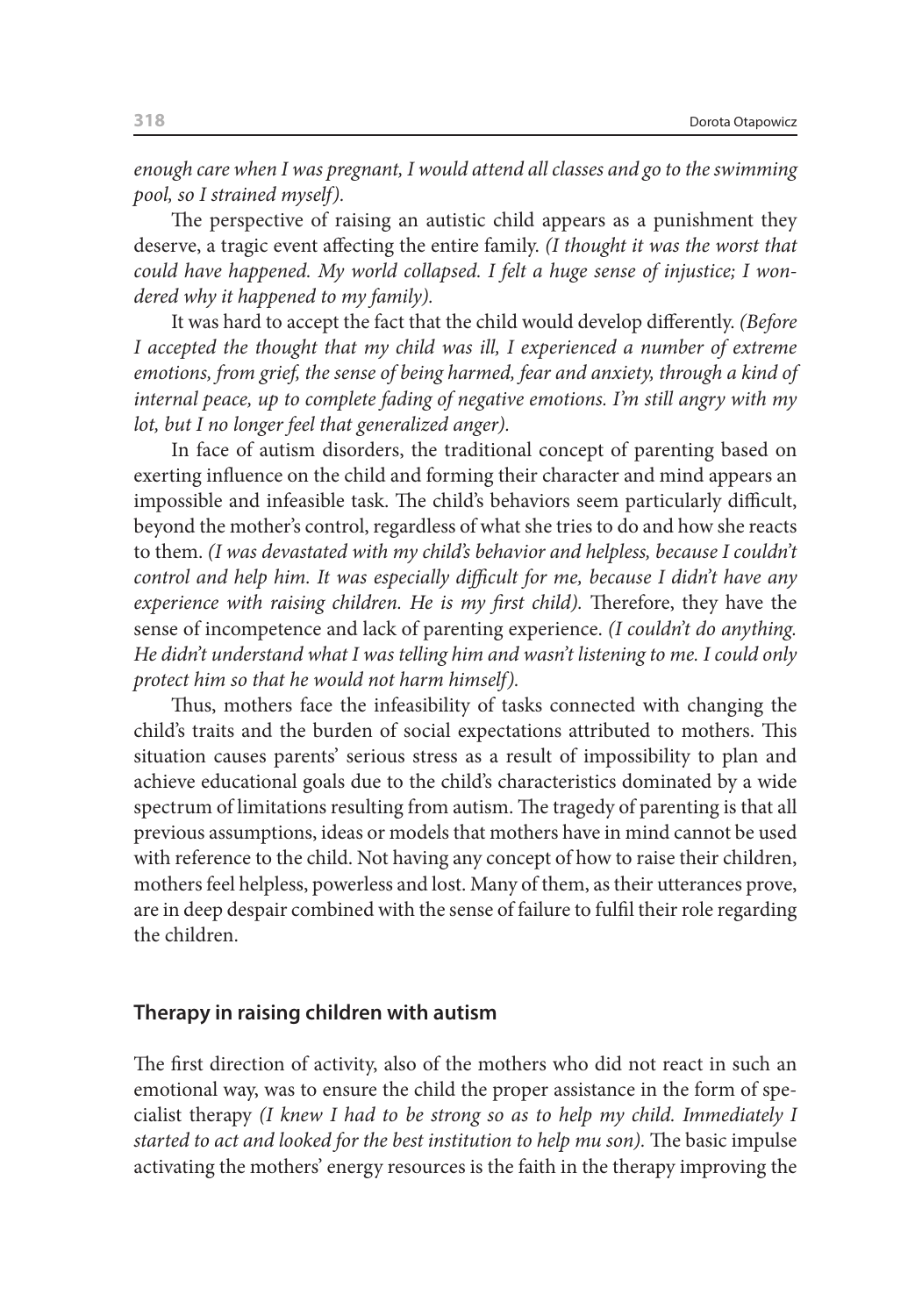child's functioning thanks to specialist assistance they need to provide them. The hope that arises in relation to therapeutic opportunities is the first and fundamental turn from despair to action. They are even happy that they can start acting for the good of their own children *(In the beginning, I was resentful, but then I believed the situation could improve. I felt the desire to act. I accepted the challenge, and smiled).*

Driven by the pursuit of helping their children improve, they accept many sacrifices and changes in the lives of the whole families. Ensuring the child the opportunity of treatment is the highest priority, the most important need they can see *(We've had to prioritize our needs with regard to the need to treat our child. We have to settle the fees on time at the expense of buying our clothes, replacing the car or other, more mundane things. In other words, we need to reduce the expenses as much as possible, to basic needs only, and pleasures, such going to the movies or the theater, are something we can't afford at all).*

If the institutions were not located in the parents' neighborhood and daily commuting was difficult and tiresome, some of them even decided to move to another place.

Finally, mothers are engrossed in everyday tasks, the most important of which are ones connected with ensuring the child the opportunity to take part in the therapy. *(Driving my son to the center and back, participation in sessions, home therapy, and housework: all that is my job).*

However, above all, they count on changing the child's behavior and improving communication with them *(I could even sell the house, I would give away anything, only to ensure my son starts speaking and behave like a normal child).*

In the initial period of child's development, therapy is a specific fight against autism, the most important part of which is the pursuit of the expected changes in the child's behavior, development, and following normally developing peers. It definitely creates the opportunity to help the child in a constructive way, giving the sense of fulfilling the parental role properly, and first of all, hope for some effects.

Therapy and mothers' engagement in it allows to gradually change the previous tragic approach to the disorder and the vision of hopelessness of the situation, get rid of the burden of guilt and concentration on their own powerlessness *(I felt guilty that I went to work when my son was one year old. I blamed myself*  with being a bad mother. When I learnt what autism is, I stopped blaming myself *and I focused on helping the kid. At the same time, as I saw his progress, I helped myself).* Noticing the opportunity to support the child's development leads to creating energy resources, giving the mothers the strength and energy to act as well as strong faith in the possibility to ensure the child the opportunity to grow and gradually overcome the existing limitations *(In the beginning, I was resentful, but*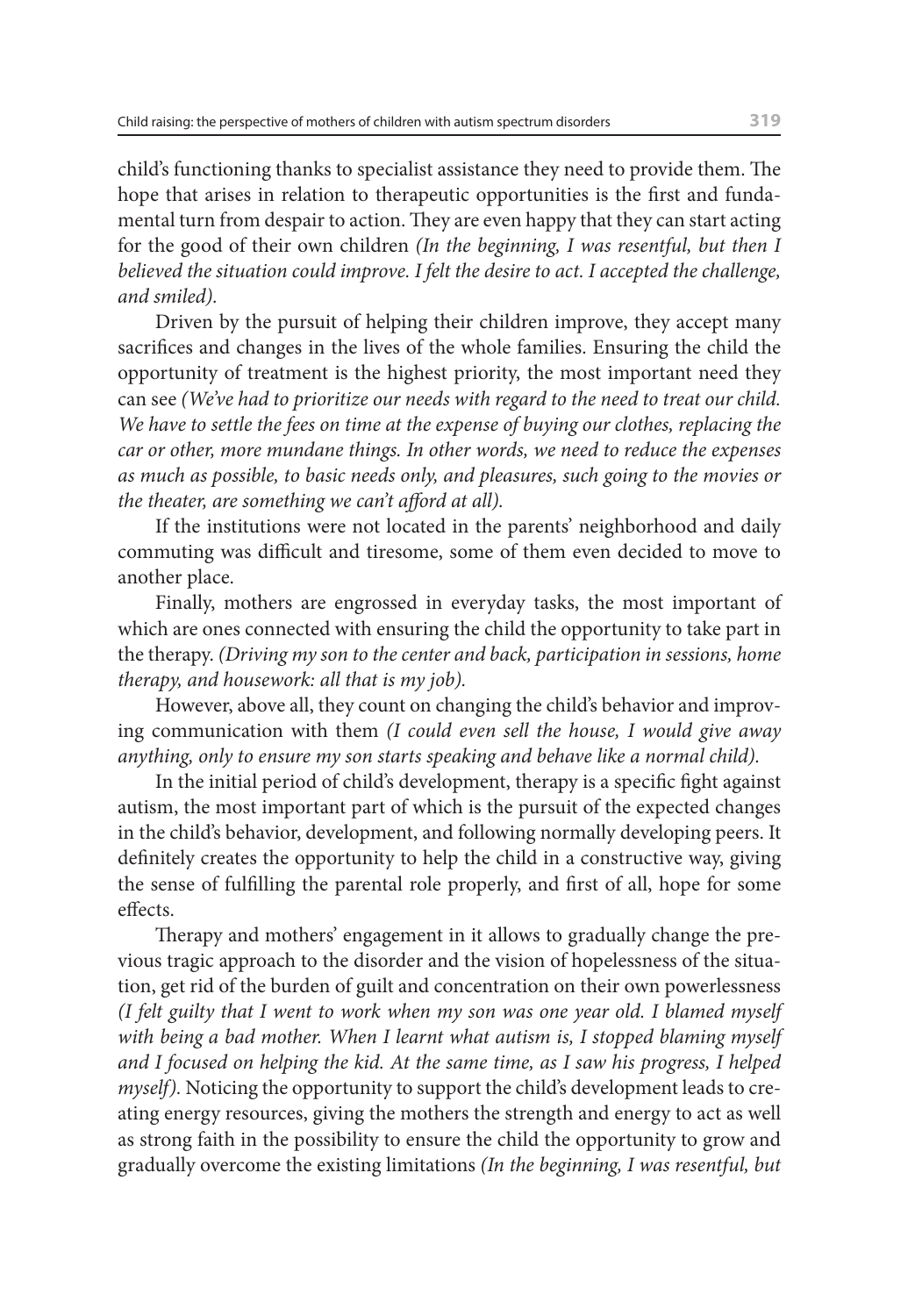*then I believed the situation could improve. I felt the desire to act. I accepted the challenge, and smiled).*

Therapy seems to be the only way to help the child. The mother's role is reduced to ensuring the opportunity to take part in therapy, continuing it at home, and applying therapists' recommendations in daily activities regarding the child. The directive approach, still dominant in therapy offered to children with autism, naturally penetrates everyday relationships, in which the child is the object of interventions, manipulations, and fulfilling others' expectations and instructions. It is no wonder, then, that directiveness and failure to take into consideration the child's expectations are present in this parenting style.

The mothers' utterances reveal that the period of the child's early development is burdensome in physical and mental terms *(When the problems with the child stabilized, life became easier. The situation was the most difficult in the first four years of his life).* As a result of considerable burden with responsibilities and difficult behaviors of the child, emotional tension is constantly present and has a negative impact on relationships with the child. In some cases, there is a real danger of development of incorrect relationships between the mother and the child, even mutual hostility or hatred. One mother even describes her own behavior regarding the child in a drastic way *(When my daughter was younger, I was fighting with her, venting my frustrations on her. Six a.m., I go to work, 4 p.m., I go back. As I collect my daughter from the kindergarten, I hear again what she did wrong, on the way she jerks, runs away, bites me. At home, I have to do everything and she goes on, although I beg her, cry or yell. She was very intelligent, and she used her intelligence against us. I was completely exhausted, depressed, I hated my child. She was expelled from one kindergarten after another, I couldn't go anywhere with her. She evoked my aggression, I often couldn't compose my emotions. I would jerk and slap my daughter).*

She considered her child as the main cause of her problems and problems at the kindergarten. As she currently admits, she was fighting with her own child, failing to notice the child's perspective, not even trying to understand what was going on with her. The child was also fighting for herself as much as she was able to, which consequently led to constant aggression, violence, creating the perspective of mutual hostility and hatred. Both the mother and the child cried for help, not being able to solve the situation. Currently, the mother blames her family for not reacting when she was harming her own child, for letting her do so *(I feel regret that my husband and friends didn't prevent me from reacting this way).*

In mothers' perspectives connected with parenting autistic children there are memories referring to particularly difficult and burdensome responsibilities in the children's early development period. Most descriptions include negative emotional experiences, overburden with responsibilities, and pursuits of ensur-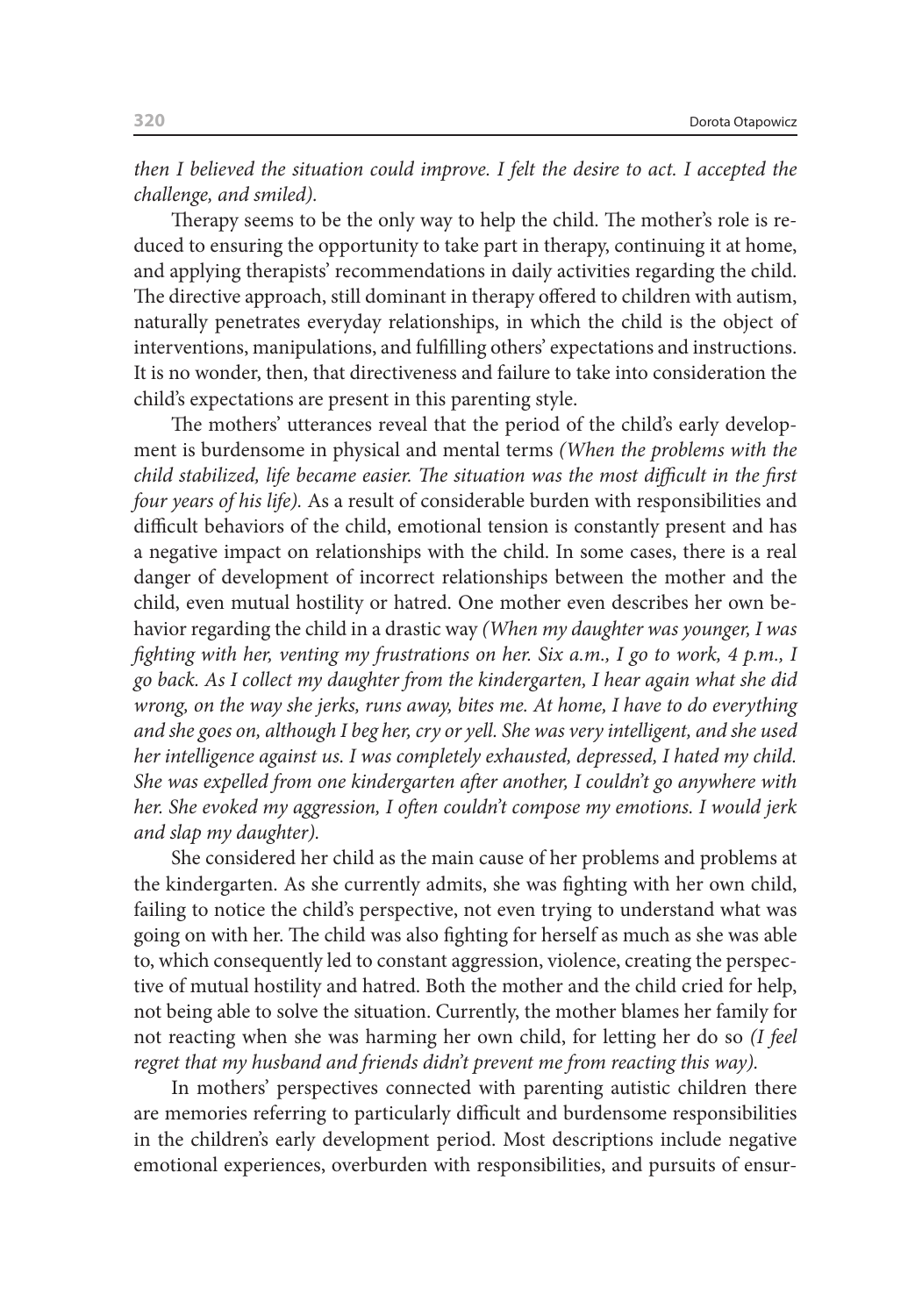ing the children therapeutic assistance. Education seems to be absent, replaced by mothers' struggle with the critical situation, in which the therapy is an important element of constructive coping with the sense of parenting helplessness, or even complete failure of the previous education concept. Undoubtedly, this is a critical situation and we can identify some stages of mothers' coping with the situation. Mothers' utterances mostly include descriptions focused on their own emotions and experienced difficulties combined with joy resulting from the possibility to act, i.e., engaging in therapy.

Mothers engage in a specific fight with autism, as well as with the child, which is still present, though more or less conscious. Full and absolute acceptance of autism and distinguishing it from the child seems unrealistic, and in reality, there is still objection and disagreement to the fact that the child is functioning differently and hope that autism will be overcome one day *(I will never accept it that my daughter will always suffer from autism. I will always want to help my daughter. I hope, maybe not for full recovery, but for a new drug or method that will allow my daughter to progress).* Despite the passing time and a number of changes in the child's life and functioning, hope and readiness to start treatment is still there. Although it is impossible now, faith in the advancement of medicine motivates constant readiness to look for modern therapeutic possibilities.

It also seems that it is mothers' fight for their own lives, for their previous plans, ambitions and hopes, which are not only shaken but often need to change dramatically, as sometimes previous pursuits and personal accomplishments are cancelled. Thus, no wonder adopting the role of a mother of an autistic child does not come naturally but requires time and turbulent emotions so that one can mature to the new reality and the role, and emotional instability may even occur in further stages *(So sometimes I'm angry and fearful, and sometimes I'm happy that I succeeded in doing something. An emotional swing. I guess most mothers feel the same).*

# **Maturing to the role of a mother of an autistic child and a change in the approach to parenting**

All mothers point out that while parenting autistic children an important change takes place in their approach to the child, to their own lives, values and pursuits. Before they accept challenges connected with raising children whose development is marked with autism, mothers need to mature to it. Growing to the role they are attributed is a slow process, but in the initial phase, it does not always go smoothly. Sometimes it is preceded by a period of disagreement, rejection, panic, and sometimes even fight for oneself. Emotions are articulated more or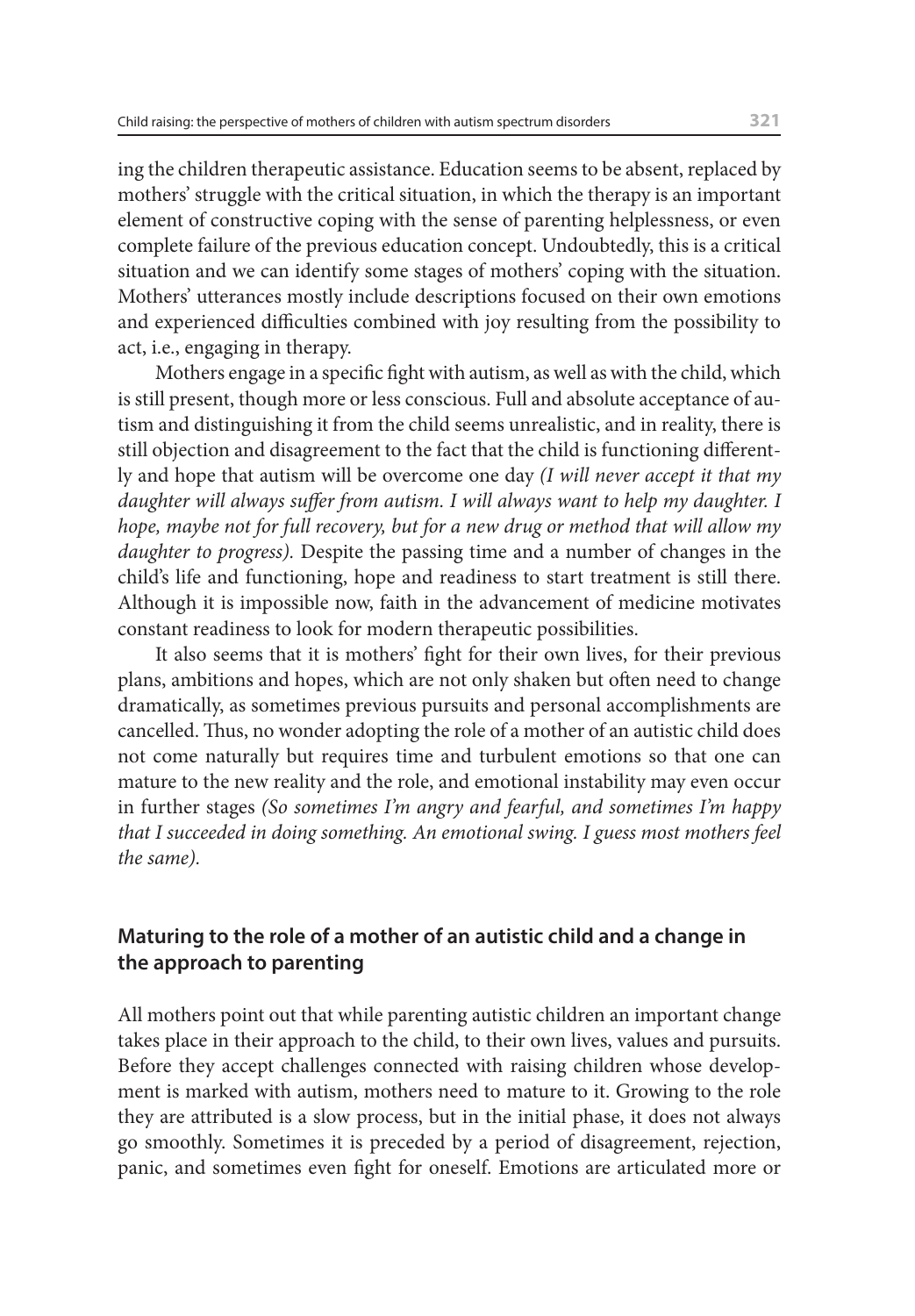less openly and cannot be ignored. As proved by the mothers' utterances, the maturing process is slow, but finally they calm down and accept what they get, their test in motherhood. It is important that the tasks they carry out, though different from ones done by all mothers, are considered as necessary, significant and valuable, and as a result, the mothers may feel the satisfaction from doing them well. *(My emotions evolved as I did. First I was angry, furious with the tragic lot, then I slowly matured to the role of the mother of an autistic child, and finally, I decided there was no point despairing, that I needed to approach anything that befalls us as a life test, a challenge to accept, and then I felt the joy of doing a task well).* It boosts optimism and the desire to carry them out, and thus, to assume the new role and feel the satisfaction from succeeding in it. The fundamental issue in fulfilling the role of the mothers is the emotional bond between the mother and the child. It is the basis of the unique role and its importance in the family micro system. As pointed out by Lucyna Bakiera and Żaneta Stelter (2010, p. 135), a woman becomes a mother not by having a child but by establishing close emotional and physical relationships with them.

The basic condition is the turning towards the child and understanding their perspective of the experienced situation. As mentioned by one mother, the fundamental turning point was becoming aware of the need to stop fighting with the child and noticing the need to fight for the child *(My friends made me aware that I should fight for my daughter, not against her, when she told me how cruel the kids at the kindergarten were and how they treated her. I learnt to cope with my aggression, I matured to calm reactions. I stopped working. All my time was for my daughter, I began to understand her and have a good relationship with her. When she was*  in elementary school, I was already completely on her side, and if someone doesn't *know how to deal with her, now I tell them to go and educate themselves).* So they become reflective and critically evaluate their own role and behavior, which is the basis for adopting a different perspective of perceiving the child's needs.

In the adopted educational approach to the child, the key thing is the value of the child as a person who has their own needs, preferences, as well as weaknesses and limitations. Then, the fundamental direction of mothers' pursuits is care for ensuring the child the sense of security and the opportunity to grow in a friendly and understanding environment. An important element of such an educational role is protecting the child from any threats, improper actions that may threaten their development, and first of all, harm the child. The mother also becomes the child's spokesman and protector of their rights. She expects specialists to display professionalism based on understanding the child's needs and ability to communicate with them.

Another important element is their attitude to autism as a quality that does not need to be changed and removed. Instead, we need to learn how to establish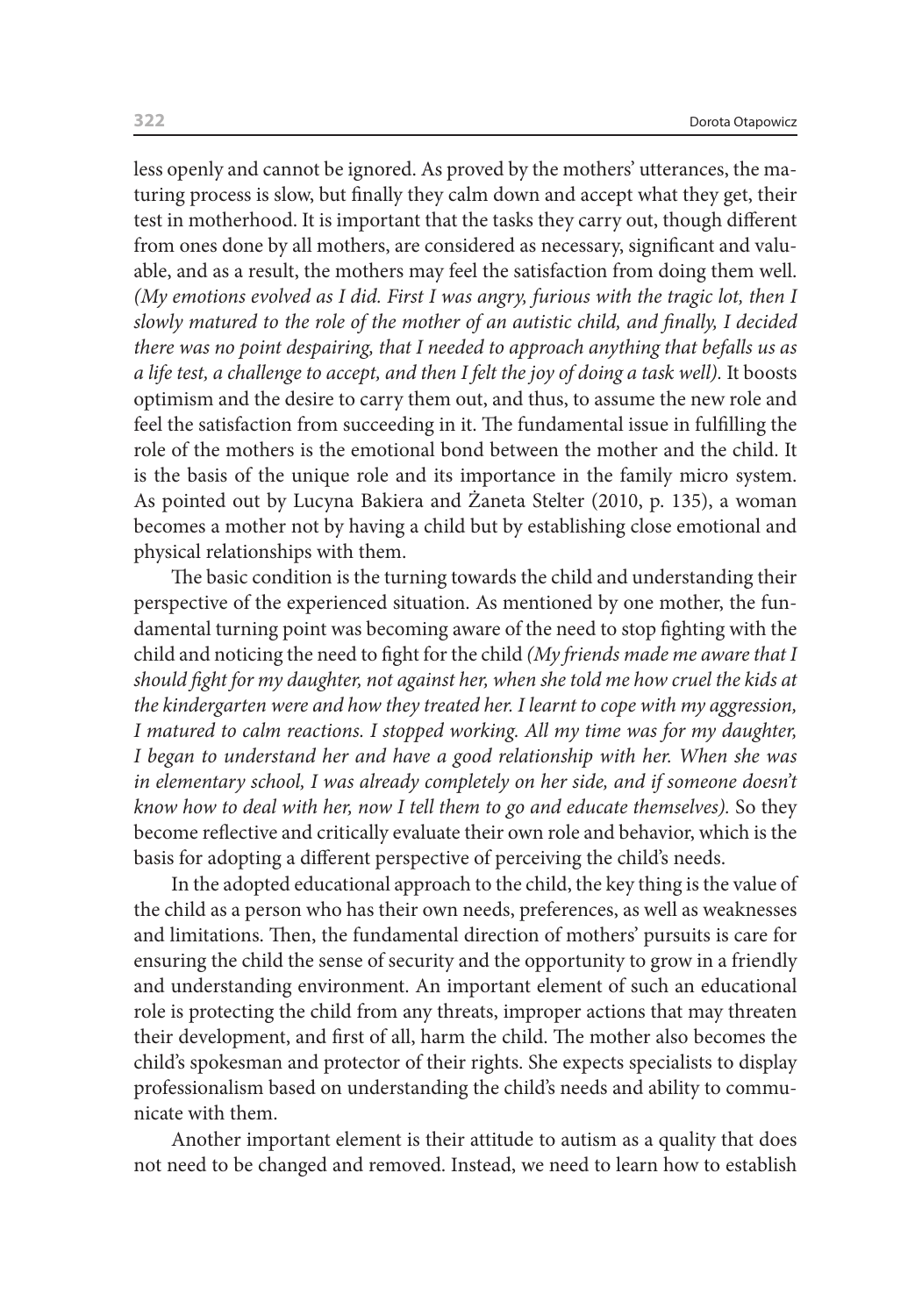everyday educational relationships with the child, how to understand them and how to teach them to understand others, finally, how to establish the rules of living together, how to make their life together meaningful and valuable. As one mother points out, they need to learn how to live with autism *(Now I know autism is not the end of life. You need to learn how to live with it). Thus, the thing is not* to superficially accept the fact that autism exists and we will not remove it; the thing is to find a way to tame it and skilfully respect it in daily life. The crucial thing in the adopted vision of raising an autistic child the pursuit of personal development of the child with moderate and real expectations concerning their autonomous functioning and preparation to adulthood *(I would like to raise by child so that he would be a good and relatively independent person).*

Another educational direction is the functional approach, the most important in which is care for the development of the child's autonomy *(I'd like my child to be as autonomous as possible. Although I know it can't be fully achieved, I try to work on all I'm able to do).* This is connected with the need to accept the fact that the child functions differently, the existing limitations, a realistic change (often limiting or reducing) of the requirements and expectations in favor of developing whatever is possible and feasible. As the mothers indicate, accepting the occurrence of disorders in the child's development is necessary to stop fighting with autism and focus on what is significant and needed in raising the child *(I quickly came to terms with the diagnosis. The sooner you accept the situation, the easier it is to mobilize and ensure the child whatever they need. / I accepted it; it's pointless to fight with what is unchangeable anyway).*

The situation presented by one mother is a good example of noticing the value and importance of the personal vision in raising the child in daily work on the development of functional skills *(One day, I asked my daughter to make a decision, to choose one of two things. She was looking at me bluntly and I pushed her to tell me. At the time, she didn't speak yet. Suddenly, I unconsciously held her head and repeated: 'Tell me what you want.' I only understood what was going on when I saw tears in her eyes).*With reference to time, mothers' reflections are often reduced to the fact that excessive determination to work on the development of the child's skills may easily lead to force and objectivization.

In raising autistic children we can identify various experiences of mothers, being individual ways of learning motherhood. Undoubtedly, for mothers raising children with autism the children are considered as an unusual challenge, which transforms the women, teaching them humility, patience, understanding and love *(I regard autism as something that teaches me humility, patience, understanding and love. I think this disorder is a unique challenge given for a purpose).*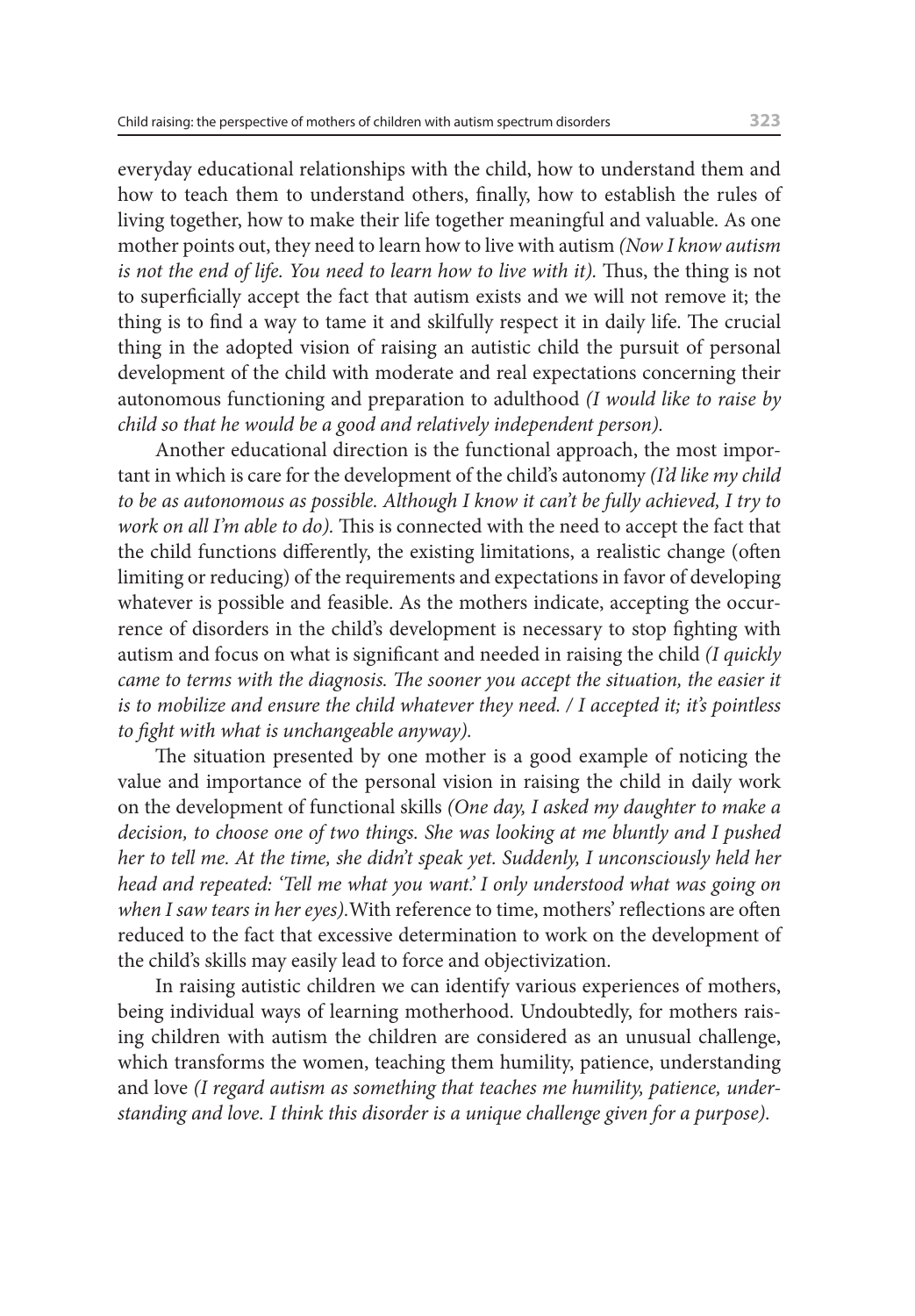#### **Specificity of raising an autistic child from mothers' perspective**

The specificity of raising a child with autism is related to individual preferences of the child, and the child reacts strongly if they are not respected.

Therefore, mothers must take part in their children's daily rituals so as not to provoke them to undesirable behaviors which consequently occur in response to disturbing the constant routine expected by the children *(My daughter stuffs her mouth with food, because she wants to be the first or she doesn't eat if she can see that someone else has already finished eating. When persuaded and requested, she continues eating, but she cries and gets irritated).* Mothers try to persuade or force a change in the children's behavior, but unfortunately, they have to give in *(We try to fight with her refusal to eat. We tell her that if she doesn't eat what we give her, she will not get anything else, but as a result, she can go on an empty stomach for many hours).*

Finally, the mothers do not grumble or do any radical actions but simply accept the children's requirements as their own way of daily coexistence.

Sadly, there are also situations that cannot be predicted or avoided. Then, it is the mothers who must accept negative emotions, in a way becoming their addressees *(A guy came to exchange radiator knobs. All the situation, a stranger coming, commotion and change, made my son unhappy. As long as the worker was present, he tried to keep calm and composed, but once he left, he vented his anger).*  In fact, any circumstance that may take place and disturb the expected harmony may be the reason to demonstrate the child's irritation *(When the computer breaks down and we cannot start it, which means that my son's order and sense of security are disturbed, he throws a tantrum: he falls on the floor, screams, stamps his feet and bites himself).* Children with autism often resort to behaviors that are hard trials for the mothers as regards restraining their own emotions, patience and understanding *(Sometimes words can harm more than actions. Sometimes I hear my son throwing insults at me that he wouldn't tell anyone else).* As the closest person, the mother becomes the target of anger, working as the comforter.

The oversensitivity to stimuli displayed by some children means that their presence causes negative reactions and fear. Ordinary activities, such as brushing hair or cutting nails, may become a nightmare. The kid cries, runs away, tears loose.

Therefore, the mothers try to prepare their children and gradually introduce them into new situations, slowly helping them get used to new stimuli. This is the basic condition for introducing the child into the community and ensuring he or she will function in it safely.

All this is just an outline of problems faced by the parents because of their children's specific preferences.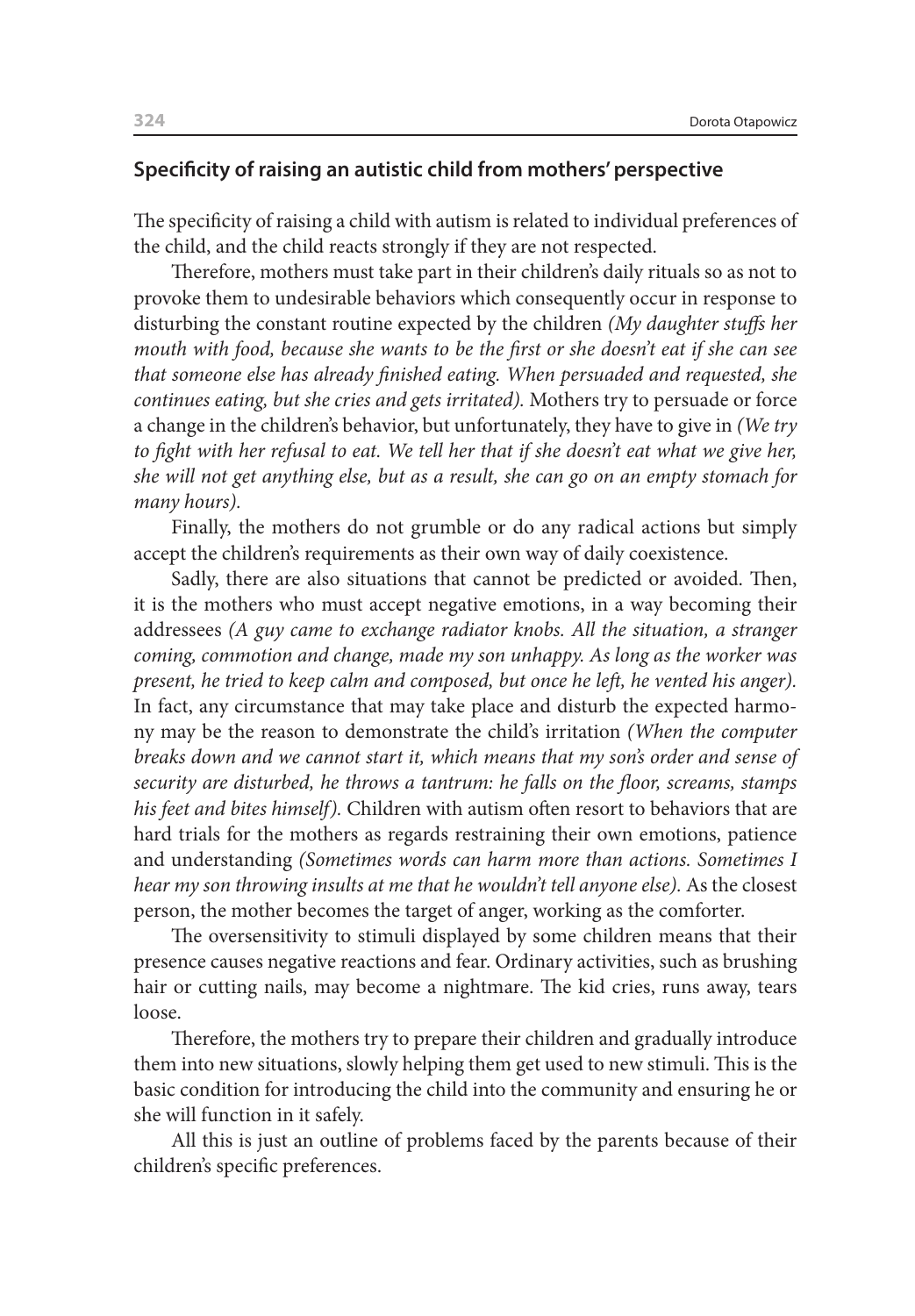A difficult task is to encourage the child to broaden the repertoire of their activities, try new kinds of play, observe regulations or keep agreements. This is why many mothers use systems of reinforcement, not only in the case of little children but also in the case of older ones *(My daughters have a game: I give them pluses and minuses for keeping cleanliness and order in their rooms and behaving well. If they get a minus, I remove a plus).* Trying to change the children's undesirable behaviors, they refer to various negative reinforcements (isolation, ignoring the child, withholding something pleasant). Especially at the moments of tantrum or escalation of anger, the mothers do everything to isolate the child (in the case of little children, sometimes simply take them away) until he or she gets calmer.

At times, the mothers cannot control their own emotions and resort to slapping the child, which ultimately is a punishment for the mother herself *(I know this is wrong, later I apologize to my son. I feel guilty. He was crying, and I was too).*

However, first of all, the mothers try to talk to their children as much as possible, explain different situations, so as to avoid misunderstandings and misinterpretations *(I try to talk a lot to my kid. I know if someone talk to him first about something, he will absorb it and it will be impossible to change it).*

Although the children grow, many everyday activities must be supervised, controlled, and sometimes done together with the child *(If I just told her to take any item from the wardrobe and that thing were a jumper, she would put it on, even though it were summer).*

The mothers accompany their children in difficult moments, offer assistance, fulfil their expectations and follow the routines and individual preferences. Sometimes they feel dominated and devoid of their autonomy *(I can't talk on the phone longer than a moment, I can't have a friend visit me, it's good that I can breathe).* Determining and observing the boundaries of each person's autonomy is sometimes difficult but important and necessary.

Mothers cannot always see the reciprocity of feelings, affection and love on the part of their children. They doubt whether and to what extent the symptoms they see testify to feelings and to what extent they are only a learnt schematic activity *(My son tells me 'I love you, I like you', but I don't know if it means he really loves me or only says it because he know it's a nice thing to say, because he's seen it in a movie*. *When I cry, he comes to give me a kiss and dry my tears. I don't know if this is because he knows I suffer or because he feels there's something wrong).*

However, many mothers stress that their children are improving in noticing their mothers' emotions and responding to them *(I can see he has not only learnt to see my feelings but even empathize with me: he's worried when I cry, he cares when I'm angry, he protects me when he thinks someone is trying to harm me. But the child needs to learn how to express empathy. As for strangers, sometimes he misinterprets their emotions).*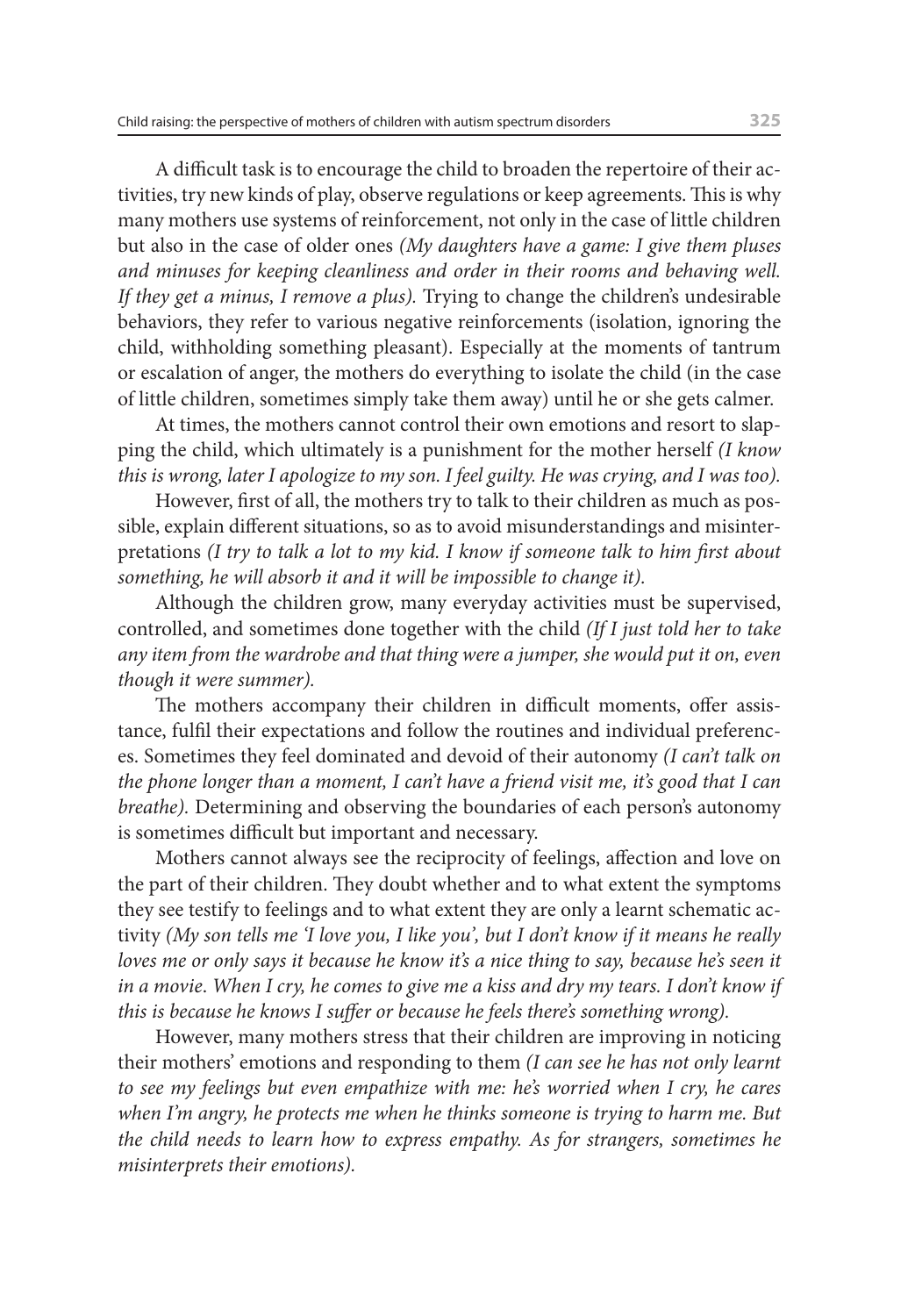Some mothers do not expect their children to display love or affection towards themselves. They don't need proofs in the form of traditional gestures or words. They can find them in each pleasant moment spent together *(The very fact my daughter is a joyful kid proves that she feels good with us and loves us. She doesn't need to do or say anything. We can see and sense that she loves us).* It seems this is the best way to derive satisfaction from doing the task well.

#### **Conclusion**

To assume the role of the mother of a child with diagnosed autism spectrum disorders, the woman needs to revise her ideas, beliefs and expectations connected with parenting. In the face of autism, mothers may feel all educational measures are ineffective and pointless. They are greatly determined to fight for their children in order to remove the disorders and regain the prospect of success in raising the child. Specialist measures and methods are the main instrument in fighting and overcoming the experienced difficulties and an element of the new vision of raising an autistic child they construct. They want to accept autism and the oddity of the child's behaviors, they introduce a new order into everyday relationships and customs, learning how to be understanding, patient, and sacrifice their own good for the benefit of others. However, while expecting changes in the children's behavior and evaluating their role and educational success from that perspective, they can only see insufficiencies, constant uncertainty and the lack of trust in the child and in themselves.

Adopting the child's perspective and noticing their needs independent of the disorders the child has offers the mothers a much more optimistic vision of parenting and their own role with regard to the child. They begin to see and understand the child's frustrations and anxieties, pursuits, determination and perseverance, the joy arising from being together, and they learn to interpret the signs of trust, affection and love. They develop sensitivity, acceptance for differences, satisfaction from the child's joy and properly fulfilled role as mothers. It is not autism but the child that becomes the basic point of reference and constructing a personal vision of bringing them up.

In the concept of supporting mothers in fulfilling their roles regarding children with autism it is important to construct the educational concept based on all children's needs, not on different, specific, "autistic" needs.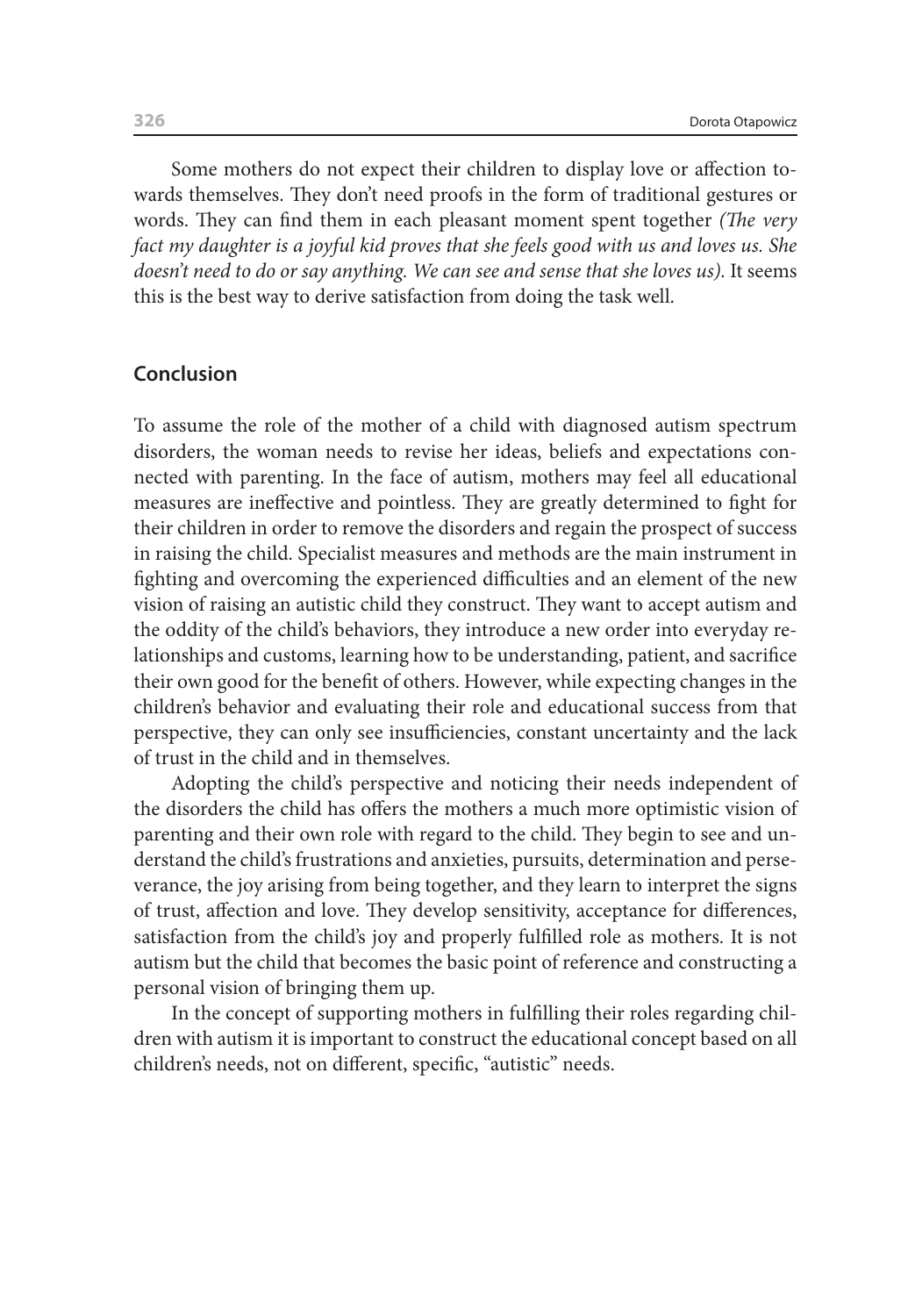#### **References**

- Bakiera L., Stelter Ż. (2010). Rodzicielstwo z perspektywy rodziców dziecka pełnosprawnego i niepełnosprawnego intelektualnie. In: A. Kotlarska-Michalska (red.), *Zalety i wady życia w rodzinie i poza rodziną*, (p. 131–151). Poznań: Wydawnictwo UAM.
- Brzezińska A. (2009). Drogi dziecka ku samodzielności: między sprawnością a niepełnosprawnością. In: A. Brzezińska, M. Ohme, A. Resler-Maj, R. Kaczan, M. Wiliński (red.), *Droga do samodzielności – jak wspomagać rozwój dzieci i młodzieży z ograniczeniami sprawności*. Gdańsk: GWP.
- Głodkowska J. (2017). Dziecko w "ludzkim centrum aksjologicznym" różne perspektywy wyjaśniania kanonów wczesnego wspomagania rozwoju dziecka. *Człowiek – Niepełnosprawność – Społeczeństwo*, 3(37), 35–58.
- Głodkowska J. (2014). Podmiotowość a doświadczanie zależności przez osoby z niepełnosprawnością – normalizacja jako narzędzie ideowe rehabilitacji podmiotowej. *Człowiek – Niepełnosprawność – Społeczeństwo,* 3(25), 87–106.

Gurycka A. (1990). *Błąd w wychowaniu*. Warszawa: WSiP.

- Mądry M. (2012). Macierzyństwo jako płaszczyzna permanentnego rozwoju kobiety w biegu życia. *Psychologia Rozwojowa*, 17 (3), 9–21.
- Park C. (2003). *Oblężenie. Rodzinna wyprawa w świat dziecka autystycznego.* Kraków: Wydawnictwo Literackie.
- Pawluk-Skrzypek A., Olszewska E. (2015). Rodzicielstwo w cieniu autyzmu*. Niepełnosprawność. Dyskursy Pedagogiki Specjalnej,* 18, 148–162.
- Pisula E. (2012). *Rodzice dzieci z autyzmem*. Warszawa: Wydawnictwo Naukowe PWN.
- Pisula E. (2010). *Autyzm. Przyczyny symptomy terapia.* Gdańsk: Wydawnictwo Harmonia.
- Pisula E., Noińska D. (2011). Stres rodzicielski i percepcja doświadczeń związanych z opieką nad dzieckiem u rodziców dzieci z autyzmem uczestniczących w różnych formach terapii. *Psychologia Rozwojowa*, 16 (3), 75–88.
- Pisula E. (2005). Spostrzeganie przez rodziców wczesnego rozwoju dzieci z autyzmem. *Psychologia Rozwojowa,* 10 (3), 125–134.
- Prokopiak A. (2014). Wychowanie dziecka z zaburzeniami ze spektrum autyzmu*. Annales Universitatis Mariae Curie-Skłodowska, sectio J – Paedagogia-Psychologia*, 27(2), 51–59.
- Skawina B. (2016). *Autyzm i zespół Aspergera. Objawy, przyczyny, diagnoza i współczesne metody terapeutyczne*. Retrieved 15 May 2020. Site www. pulib. sk
- Smetański M. (2011). Charakterystyka wychowania jako procesu pedagogicznego. *Kultura i Wychowanie*, 1 (1), 171–183.